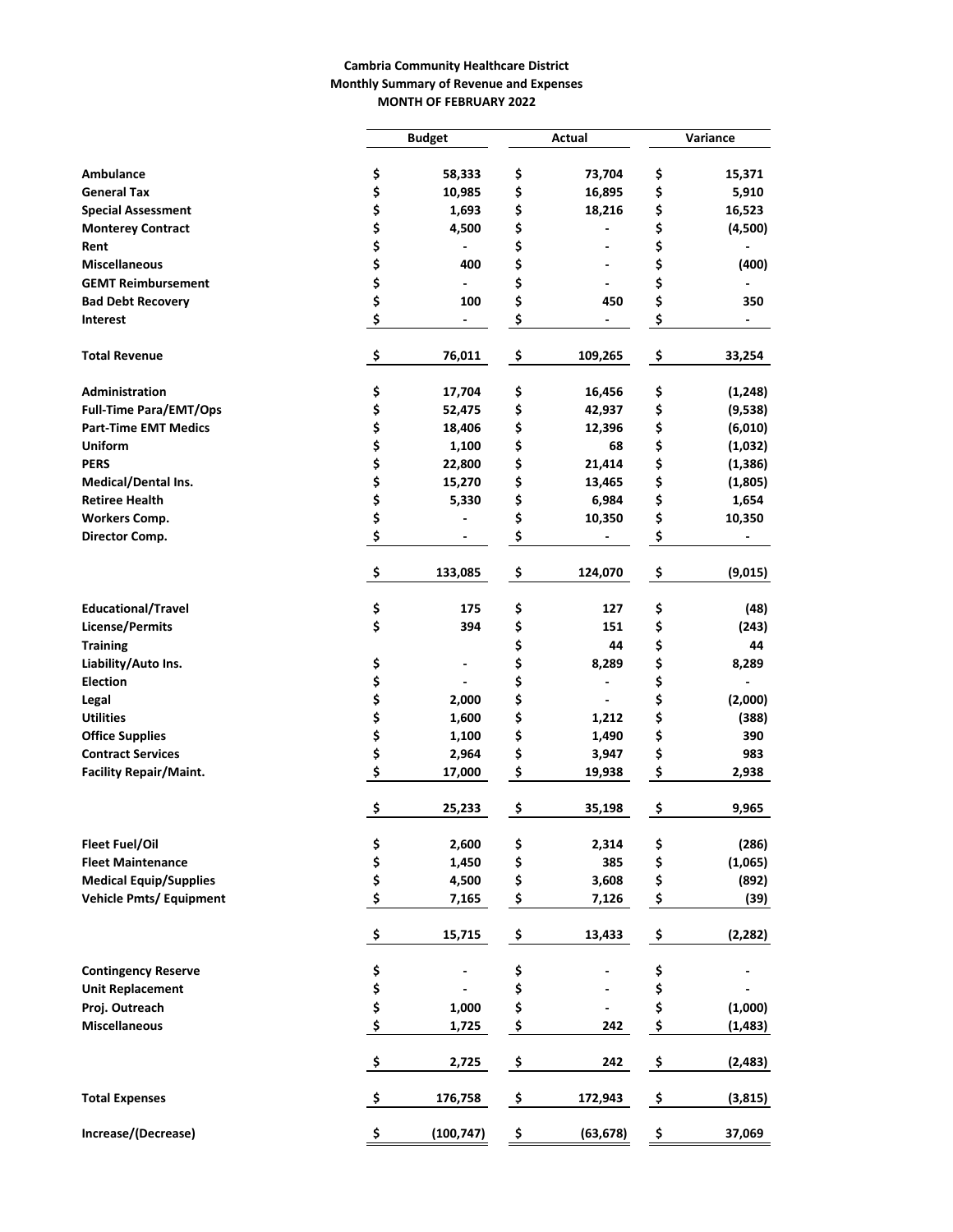## **Cambria Community Healthcare District Monthly Financial Report**

# **FEBRUARY 2022**

|                                                                          | <b>Pacific Premier Bank Operating Account</b>     |               |               |            |
|--------------------------------------------------------------------------|---------------------------------------------------|---------------|---------------|------------|
| <b>Beginning Balance</b>                                                 |                                                   | \$            | 567,251.80    |            |
| Income                                                                   |                                                   |               | 67,995.15     |            |
| Tax Income                                                               |                                                   |               | 35,200.45     |            |
| <b>Transfer to LAIF Account</b>                                          |                                                   |               |               |            |
| CalPERS Health Premium                                                   |                                                   |               | (11,031.68)   |            |
| Less Checking Expenses                                                   |                                                   | <b>888888</b> | (178, 708.02) |            |
| Bank Fee(s)                                                              |                                                   |               | (37.25)       |            |
| <b>Ending Balance</b>                                                    |                                                   |               | S             | 480,670.45 |
| <b>Local Agency Investment Fund Account</b><br><b>Operating Reserves</b> |                                                   |               |               |            |
| <b>Beginning Balance</b>                                                 |                                                   |               | 56,223.55     |            |
| <b>Transfer from Operating Accont</b>                                    |                                                   | \$<br>\$      |               |            |
| Interest                                                                 |                                                   |               |               |            |
| <b>Ending Balance</b>                                                    |                                                   |               |               | 56,223.55  |
| <b>ALL ACCOUNTS TOTAL</b>                                                |                                                   |               |               | 538,894.00 |
| <b>CCHD CHASE Trust Account</b>                                          |                                                   |               |               |            |
| <b>Beginning Balance</b>                                                 |                                                   | \$            | 986.85        |            |
| Deposit                                                                  |                                                   | \$<br>\$      | 362.50        |            |
| <b>Withdrawal (Qgiv)</b>                                                 |                                                   |               | (33.01)       |            |
|                                                                          | Transfer (check written) to new PPB Trust Account |               | (1,316.34)    |            |
| <b>Ending Balance</b>                                                    |                                                   |               | Ъ             |            |
| <b>CCHD PPB Trust Account</b>                                            |                                                   |               |               |            |
| <b>Beginning Balance</b>                                                 |                                                   | \$            | 33,998.07     |            |
| Deposit(s)                                                               |                                                   |               | 4,307.00      |            |
| Transfer from Chase Trust Acct (to close)                                |                                                   | <b>88888</b>  | 1,316.34      |            |
| Interest earned                                                          |                                                   |               | 0.56          |            |
| Bank fee/charges (paper statement fee)                                   |                                                   |               | (2.00)        |            |
| <b>Withdrawal (Qgiv)</b>                                                 |                                                   |               |               |            |
| <b>Ending Balance</b>                                                    |                                                   |               |               | 39,619.97  |
| <b>Accounts Prior Year Total Comparison</b>                              |                                                   |               |               |            |
| <b>FEBRUARY</b>                                                          | 2022                                              | \$            | 538,894.00    |            |
| <b>FEBRUARY</b>                                                          | 2021                                              | \$            | 397,567.06    |            |
| <b>Difference</b>                                                        |                                                   | \$            | 141,326.94    |            |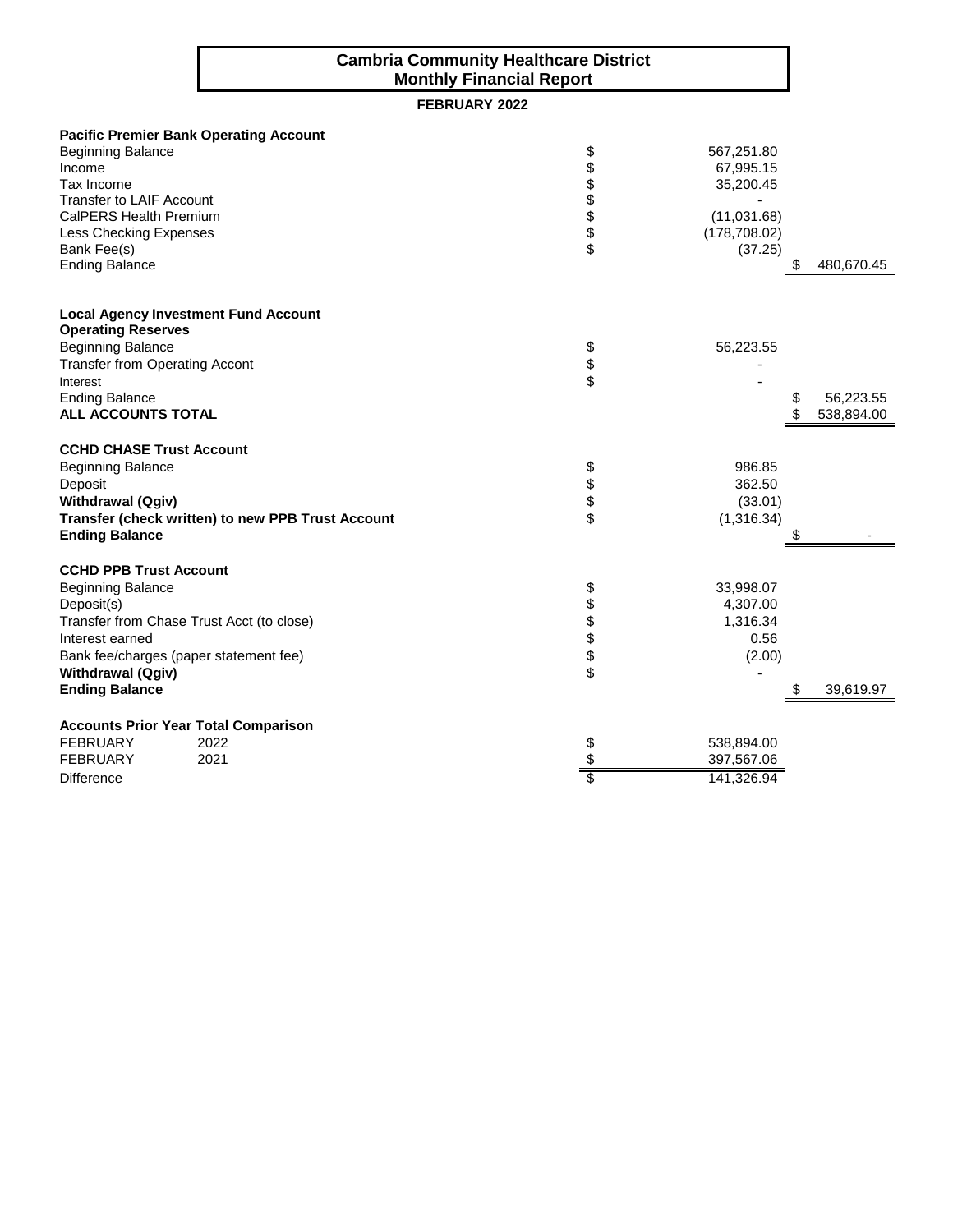|                                                              |                            |       |          |                  |          |                                           |         |                                                                                                                                               |        |                    |           | <b>Cambria Community Healthcare District</b>     |        |                  |          |                  |          |                     |        |                                                                                   |          |                  |           |                                                |          |                            |           |                            |         |                        |
|--------------------------------------------------------------|----------------------------|-------|----------|------------------|----------|-------------------------------------------|---------|-----------------------------------------------------------------------------------------------------------------------------------------------|--------|--------------------|-----------|--------------------------------------------------|--------|------------------|----------|------------------|----------|---------------------|--------|-----------------------------------------------------------------------------------|----------|------------------|-----------|------------------------------------------------|----------|----------------------------|-----------|----------------------------|---------|------------------------|
|                                                              |                            |       |          |                  |          |                                           |         |                                                                                                                                               |        |                    |           | <b>Projected Operating Budget FY 2021 - 2022</b> |        |                  |          |                  |          |                     |        |                                                                                   |          |                  |           |                                                |          |                            |           |                            |         |                        |
|                                                              |                            |       |          |                  |          |                                           |         |                                                                                                                                               |        |                    |           |                                                  |        |                  |          |                  |          |                     |        |                                                                                   |          |                  |           |                                                |          |                            |           |                            |         |                        |
|                                                              | July                       |       |          | Aug.             |          | Sept.                                     |         | <b>Actual</b><br>Oct.                                                                                                                         |        | Nov.               |           | Dec                                              |        | Jan              |          | Feb              |          | Mar                 |        | April                                                                             |          | May              |           | June                                           |          | 2021/2022<br><b>Actual</b> |           | 2021/2022<br><b>Budget</b> |         | Increase<br>(Decrease) |
|                                                              |                            |       |          |                  |          |                                           |         |                                                                                                                                               |        |                    |           |                                                  |        |                  |          |                  |          |                     |        |                                                                                   |          |                  |           |                                                |          |                            |           |                            |         |                        |
| Ambulance                                                    | Ŝ<br>57,610                |       | S        | 49,134           | -S       | 61,810                                    | .s      | 48,881                                                                                                                                        | S      | 57,144             | s.        | 77,483                                           | s      | 64,212           | .s       | 73,704           | \$       | 58,333              | s      | 58,333                                                                            | \$.      | 58,333           | -S        | 58,333                                         | Ś        | 723,310                    | \$        | 699,996                    | S       | 23,314                 |
| <b>General Tax</b>                                           | Ś                          | 9,614 | s.       |                  | S        | 17,587                                    | Ŝ       | 42,710                                                                                                                                        | S      | 66,502             | S         | 213,596                                          | s      | 23,353           | Ŝ.       | 16,895           | \$       | 32,285              | S      | 120,285                                                                           | .s       | 10,985           | Ŝ         | 10,985                                         | S        | 564,797                    | \$.       | 602,820                    | S       | (38, 023)              |
| <b>Special Assessment</b>                                    | S<br>10,651                |       |          |                  | S        |                                           | Ś       | 71,993                                                                                                                                        | s      | 89,262             | \$        | 190,437                                          | s      | 27,689           | Ŝ.       | 18,216           | \$       | 43,038              | S      | 29,847                                                                            | \$       | 56,080           | .s        | 9,810                                          | Ś        | 547,023                    | \$        | 573,718                    | S       | (26, 695)              |
| <b>Monterey Contract</b>                                     |                            | 6,000 | -S<br>S  | 4,824            | s<br>s   | 4,824                                     | .s<br>S | 12,000<br>9,648                                                                                                                               | s      | 5,124              | \$.<br>\$ | 3,000<br>4,824                                   | s<br>S | 300              | -S       |                  | s.<br>\$ | 1,500<br>300        | s<br>s | 1,500                                                                             | -S<br>S  | 1,500            | -S<br>.s  | 1,500<br>300                                   | S<br>.s  | 27,000<br>30,144           | \$<br>\$. | 30,000<br>34,968           | s<br>.s | (3,000)<br>(4, 824)    |
| Rent<br><b>Miscellaneous</b>                                 |                            | 144   | Ŝ        | 1,585            | . Ś      | 1,090                                     | Ś       | 2,758                                                                                                                                         | Ŝ.     | 62,178             | \$        | 179,325                                          |        |                  |          |                  | \$       | 400                 |        | 400                                                                               | Ś        | 400              | Ś.        | 400                                            | . Ś      | 248,680                    | Ś         | 4,800                      |         | 243,880                |
| <b>GEMT Reimbursement</b>                                    | \$                         |       | Ŝ.       |                  | \$       |                                           | Ś       |                                                                                                                                               | .s     |                    | \$        |                                                  | Ś.     | ٠                | Ŝ        |                  | \$       |                     | s      |                                                                                   | s        |                  | Ś.        |                                                | Ś        |                            | \$        |                            |         |                        |
| <b>Bad Debt Recovery</b>                                     | Ŝ                          | 120   | S        | 4,018            | .s       |                                           | S       | 49                                                                                                                                            | S      | 103                | .s        | 90                                               | .s     | 210              | .s       | 450              | \$.      | 100                 | s      | 100                                                                               | .s       | 100              | .s        | 100                                            | .s       | 5,440                      | \$.       | 3,600                      | S       | 1,840                  |
| Interest                                                     | .s                         | 79    |          |                  | S        |                                           | \$.     | 57                                                                                                                                            | S      |                    | S         |                                                  | S      | 25               | . Ś      |                  | \$       |                     | S      | 195                                                                               | S        |                  | .s        |                                                | S        | 356                        | S         | 780                        | S       | (424)                  |
|                                                              | 84,218<br>Ş.               |       | \$.      | 59,561           | - \$     | 85,311                                    |         | \$188,096                                                                                                                                     |        | \$280,313          | -S        | 668,755                                          |        | \$115,789        |          | \$109,265        |          | \$135,956           |        | \$210,660                                                                         |          | \$127,398        | -\$       | 81,428                                         |          | \$2,146,750                |           | \$1,950,682                | -\$     | 196,068                |
|                                                              |                            |       |          |                  |          |                                           |         |                                                                                                                                               |        |                    |           |                                                  |        |                  |          |                  |          |                     |        |                                                                                   |          |                  |           |                                                |          |                            |           |                            |         |                        |
| Administration                                               | 16,232<br>s.               |       | \$       | 16,792           | -\$      | 16,605                                    | .s      | 16,542                                                                                                                                        | s      | 17,049             | S         | 16,654                                           | s      | 16,654           | \$       | 16,456           | \$       | 17,153              | s      | 17,331                                                                            | \$.      | 17,325           | \$.       | 17,325                                         | Ś        | 202,118                    | \$.       | 204,150                    | S       | (2,032)                |
| <b>Full-Time Para/EMT/Ops</b><br><b>Part-Time EMT Medics</b> | Ŝ<br>52,751<br>15,632<br>S |       | Ŝ.<br>s. | 52,411<br>18,887 | .s<br>S  | 57,234<br>25,959                          | S<br>S  | 53,867<br>17,756                                                                                                                              | s<br>S | 46,957<br>18,604   | s.<br>\$. | 51,627<br>11,438                                 | Ŝ<br>s | 49,336<br>17,690 | Ŝ.<br>Ŝ. | 42,937<br>12,396 | \$<br>\$ | 52,475<br>18,406    | s<br>s | 52,475<br>18,406                                                                  | Ŝ<br>\$. | 52,475<br>18,406 | \$.<br>.s | 52,475<br>18,406                               | S<br>S   | 617,020<br>211,986         | \$<br>s   | 602,221<br>216,552         | S<br>S  | 14,799<br>(4, 566)     |
| Uniform                                                      | Ś                          | 997   | s.       | 1,625            | -S       | 870                                       | \$.     | 2,207                                                                                                                                         |        | 541                | \$.       | 882                                              | s      | 889              | .s       | 68               | Ŝ        | 1,100               | s      | 1,100                                                                             | \$.      | 1,100            | .s        | 1,100                                          | \$       | 12,479                     | \$        | 12,600                     |         | (121)                  |
| <b>PERS</b>                                                  | S<br>39.530                |       | S        | 24,888           | \$       | 20,064                                    | S       | 23,835                                                                                                                                        | s      | 18,694             | \$.       | 30.930                                           | s      | 25,152           | .s       | 21,414           | \$       | 22,800              | s      | 22,800                                                                            | \$.      | 22,800           | -S        | 22,800                                         | \$       | 295,707                    | \$        | 270,000                    |         | 25,707                 |
| Medical/Dental Ins.                                          | 15,335                     |       | s.       | 15,873           | s        | 15,490                                    | S       | 15,595                                                                                                                                        | S      | 15,200             | S         | 14,122                                           |        | 14,845           | Ŝ.       | 13,465           | s        | 15,270              | s      | 15,270                                                                            | S        | 15,270           | S         | 15,270                                         | S        | 181,005                    | s         | 168,720                    |         | 12,285                 |
| <b>Retiree Health</b>                                        | S                          | 6,256 | Ŝ.       | 5,669            | \$       | 5,669                                     | \$      | 5,669                                                                                                                                         | S      | 5,669              | \$        | 8,716                                            | s      | 5,897            | Ŝ.       | 6,984            | \$       | 5,330               | S      | 5,330                                                                             | \$       | 5,330            | \$.       | 5,330                                          | \$.      | 71,849                     | \$        | 65,868                     |         | 5,981                  |
| <b>Workers Comp.</b>                                         | S                          |       | s.       |                  | \$       | 8,867                                     | .s      | 8,788                                                                                                                                         | -S     | 8,363              | -\$       | 8,363                                            | \$.    | 8,548            | \$       | 10,350           | \$       |                     | s      |                                                                                   | S        |                  | \$.       |                                                | -S       | 53,279                     | \$        | 51,800                     | S       | 1,479                  |
| <b>Directors Comp.</b>                                       |                            |       | .s       |                  | S        |                                           | S       |                                                                                                                                               |        |                    | \$        |                                                  | \$.    |                  | Ŝ.       |                  | \$       |                     | -S     | $\overline{\phantom{a}}$                                                          | \$.      |                  | .s        |                                                | .s       |                            | s         |                            | S       |                        |
|                                                              | \$146,733                  |       | \$       | 136,145          | -S       | 150,758                                   | -\$     | 144,259                                                                                                                                       | -\$    | 131,077            |           | \$142,732                                        | -S     | 139,011          |          | \$124,070        |          | \$132,534           | -\$    | 132,712                                                                           | -S       | 132,706          | \$.       | 132,706                                        |          | \$1,645,443                |           | \$1,591,911                | \$      | 53,532                 |
| <b>Educational/Travel</b>                                    | s                          | 350   | S        | 146              | S        | 1,225                                     | S       | 1,032                                                                                                                                         |        | 94                 | S         | 232                                              | S      | 205              | .s       | 127              | S        | 175                 |        | 175                                                                               | S        | 175              | s         | 175                                            | S        | 4,111                      | \$        | 2,100                      | S       | 2,011                  |
| <b>License/Permits</b>                                       | S                          | 462   | Ŝ        | 5,133            | . Ś      | 275                                       | Ś.      | 340                                                                                                                                           | S      | 422                | Ŝ.        | 540                                              | S      | 362              | -\$      | 151              | \$       | 40                  | s      |                                                                                   | Ś.       |                  | .\$       |                                                | .s       | 7,725                      | \$        | 13,319                     | S       | (5, 594)               |
| <b>Training</b>                                              | Ś                          | 42    | .s       | 11               | .s       | 11                                        | S       | 11                                                                                                                                            | S      |                    | S         | 11                                               | S      | 11               | .s       | 44               | Ś        |                     | s      |                                                                                   | S        |                  |           |                                                | S        | 141                        | \$.       | 1,200                      | .s      | (1,059)                |
| Liability/Auto Ins.                                          |                            |       | S        |                  | S        | 7,101                                     | .s      | 7,038                                                                                                                                         |        | 6,697              | S         | 6,697                                            |        | 6,846            | .s       | 8,289            | Ŝ        |                     |        |                                                                                   | S        |                  | S         |                                                | S        | 42,668                     | S         | 43,774                     |         | (1, 106)               |
| Election                                                     |                            |       | -S       |                  | S        |                                           | S       |                                                                                                                                               |        |                    | S         |                                                  | S      |                  | .s       |                  | S        |                     |        |                                                                                   | S        |                  | s         |                                                | S        |                            | S         |                            |         |                        |
| Legal                                                        | S                          | 1,782 | S        |                  | S        |                                           | S       | 6,953                                                                                                                                         |        |                    | .s        | 2,371                                            |        | 225              | Ŝ.       |                  | \$       | 2,000               | s      | 2,000                                                                             | S        | 2,000            | .s        | 2,000                                          | S        | 19,331                     | \$        | 24,000                     |         | (4,669)                |
| <b>Utilities</b>                                             |                            | 2,296 |          | 1,641            | S        | 1,335                                     | Ś       | 1,405                                                                                                                                         |        | 1,546              | Ś         | 1,239                                            |        | 1,549            | .s       | 1,212            | Ŝ        | 1,600               |        | 1,600                                                                             | Ś        | 1,600            | Ś         | 1,600                                          | \$       | 18,623                     | \$        | 19,200                     |         | (577)                  |
| <b>Office Supplies</b>                                       | S                          | 1,148 | s.       | 1,468            | \$       | 1,000                                     | \$.     | 1,705                                                                                                                                         | Ŝ      | 726                | Ŝ.        | 1,109                                            | \$     | 1,065            | \$       | 1,490            | \$       | 1,100               | S      | 1,100                                                                             | \$       | 1,100            | Ŝ         | 1,100                                          | \$.      | 14,111                     | \$        | 12,600                     | S       | 1,511                  |
| <b>Contract Services</b>                                     | Ŝ                          | 7,572 | s.<br>Ŝ  | 4,455            | -S<br>.s | 6,564                                     | S<br>S  | 6,708                                                                                                                                         | S      | 8,839              | .s<br>.s  | 6,857                                            | S<br>Ŝ | 4,583            | .s<br>\$ | 3,947            | \$       | 2,964               | s<br>S | 8,214                                                                             | .s       | 2,964            | .s<br>\$. | 2,964                                          | .s<br>.s | 66,631                     | \$.<br>S  | 77,872                     | S       | (11,241)               |
| <b>Facility Repair/Maint.</b>                                | -S                         | 1,284 |          | 271              |          | 7,123                                     |         | 1,079                                                                                                                                         | S      | 4,493              |           | 10,928                                           |        | 16,334           |          | 19,938           | \$       | 17,000              |        | 1,000                                                                             | \$.      | 1,000            |           | 1,000                                          |          | 81,450                     |           | 133,000                    | s       | (51, 550)              |
|                                                              | 14,936<br>-S               |       | -S       | 13,125           | Ş        | 24,634                                    | -\$     | 26,271                                                                                                                                        | -S     | 22,817             | Ş         | 29,984                                           | -\$    | 31,180           | -S       | 35,198           | \$.      | 24,879              | -S     | 14,089                                                                            | -\$      | 8,839            | -S        | 8,839                                          | Ş        | 254,791                    | Ş         | 327,065                    | -\$     | (72,274)               |
| <b>Fleet Fuel/Oil</b>                                        | s                          | 6,920 | \$.      | 2,126            | S        | 3,139                                     | .s      | 270                                                                                                                                           | -S     | 2,352              |           | 2,684                                            | s      | 3,401            | .s       | 2,314            | \$       | 2,600               | s      | 2,600                                                                             | .s       | 2,600            | .s        | 2,600                                          | S        | 33,606                     | \$        | 25,596                     | S       | 8,010                  |
| <b>Fleet Maintenance</b>                                     | S                          | 4,324 | s.       | 10,817           | .s       |                                           | Ŝ       | 923                                                                                                                                           | S      | 247                | Ŝ.        | 729                                              | Ŝ      | 225              | Ŝ.       | 385              | \$       | 1,450               | S      | 1,450                                                                             | \$       | 1,450            | \$        | 1,450                                          | \$.      | 23,450                     | \$        | 17,400                     | S       | 6,050                  |
| <b>Medical Equip/Supplies</b>                                | S                          | 4,265 | s.       | 5,944            | -S       | 5,837                                     | Ś       | 2,699                                                                                                                                         | S      | 5,152              | .s        | 3,093                                            | S      | 5,075            | Ŝ.       | 3,608            | \$       | 4,500               | s      | 4,500                                                                             | .s       | 4,500            | \$.       | 4,500                                          | . Ś      | 53,673                     | \$        | 41,250                     | s       | 12,423                 |
| <b>Vehicle Pmts/ Equipment</b>                               | -\$<br>10,074              |       | \$.      | 5,035            | -S       | 2,091                                     | \$.     | 10,074                                                                                                                                        | .s     | 7,126              | .s        | 2,091                                            | \$.    | 10,074           | .s       | 7,126            | \$       | 2,127               | -S     | 10,110                                                                            | \$.      | 7,165            | \$        | 2,127                                          | -S       | 75,220                     | Ś.        | 77,608                     | -\$     | (2, 388)               |
|                                                              | s.<br>25,583               |       | s        | 23,922           | Ş        | 11,067                                    | -\$     | 13,966                                                                                                                                        | -S     | 14,877             | Ş         | 8,597                                            | -\$    | 18,775           | -\$      | 13,433           | \$       | 10,677              | \$.    | 18,660                                                                            | \$.      | 15,715           | -\$       | 10,677                                         | \$.      | 185,949                    | -S        | 161,854                    | -\$     | 24,095                 |
| <b>Contingency Reserve</b>                                   | \$                         |       | S        |                  | s        |                                           | S       |                                                                                                                                               |        | 39,000             | -S        |                                                  | s      |                  | S        |                  | \$       |                     | 5      |                                                                                   | -S       |                  | -S        |                                                | s        | 39,000                     | S         |                            | s       | 39,000                 |
| <b>Unit Replacement</b>                                      | Ŝ                          |       | s.       |                  | . Ś      |                                           | Ś       |                                                                                                                                               | S      |                    |           |                                                  | S      |                  | Ŝ.       |                  | \$       |                     | S      |                                                                                   | Ś.       |                  | Ś         |                                                | . Ś      |                            |           |                            | S       |                        |
| Proj. Outreach                                               |                            |       | -\$      | 558              | -\$      | 1,476                                     | -\$     |                                                                                                                                               | Ş      |                    | \$        | 139                                              | \$     | 866              | -\$      |                  | ١\$      | 1,000<br>$1,725$ \$ | - \$   | 1,000                                                                             | - \$     | 1,000            | \$        | 1,000                                          | -\$      | 7,039                      | \$        | 12,000                     | Ş       | (4, 961)               |
| <b>Miscellaneous</b>                                         | Ş.                         | 546   | - \$     | 1,715            | - \$     | 3,408                                     | - \$    | 3,708                                                                                                                                         |        | $$5,811$ $$14,064$ |           |                                                  | \$     | 4,959            | - \$     | $242 \quad$ \$   |          |                     |        | 1,725                                                                             | - \$     | 1,725            | - \$      | 1,725                                          | - S      | 41,353                     | \$        | 10,150                     | -\$     | 31,203                 |
|                                                              | ş.                         |       |          |                  |          |                                           |         | 546 \$ 2,273 \$ 4,884 \$ 3,708 \$ 44,811 \$ 14,203 \$ 5,825 \$                                                                                |        |                    |           |                                                  |        |                  |          |                  |          |                     |        | 242 \$ 2,725 \$ 2,725 \$ 2,725 \$ 2,725 \$ 87,392                                 |          |                  |           |                                                |          |                            |           | \$ 22,150                  | - \$    | 65,242                 |
| Total                                                        |                            |       |          |                  |          | \$187,798 \$175,465 \$191,343 \$188,204   |         |                                                                                                                                               |        | \$213,582          |           | \$195,516                                        |        |                  |          |                  |          |                     |        | \$ 194,791 \$ 172,943 \$ 170,815 \$ 168,186 \$ 159,985 \$ 154,947 \$ 2,173,575    |          |                  |           |                                                |          |                            |           | \$2,102,980                |         | \$70,595               |
| Increase/(Decrease)                                          |                            |       |          |                  |          | \$ (103,580) \$ (115,904) \$ (106,032) \$ |         | (108)                                                                                                                                         |        | \$ 66,731          |           | \$473,239                                        |        |                  |          |                  |          |                     |        | \$ (79,002) \$ (63,678) \$ (34,859) \$ 42,474 \$ (32,587) \$ (73,519) \$ (26,825) |          |                  |           |                                                |          |                            |           | \$ (152,298)               |         | \$125,473              |
|                                                              |                            |       |          |                  |          |                                           |         |                                                                                                                                               |        |                    |           | \$214,346                                        |        |                  |          |                  |          |                     |        |                                                                                   |          |                  |           | $\frac{1}{2}$ (241,171) $\frac{1}{2}$ (26,825) |          |                            |           |                            |         |                        |
| Cash Balance                                                 |                            |       |          |                  |          |                                           |         | $\frac{1}{2}$ (103,580) $\frac{1}{2}$ (219,484) $\frac{1}{2}$ (325,516) $\frac{1}{2}$ (325,624) $\frac{1}{2}$ (258,893) $\frac{1}{2}$ 214,346 |        |                    |           |                                                  |        |                  |          |                  |          |                     |        | $$135,344$ $$71,666$ $$36,807$ $$79,281$ $$46,694$ $$(26,825)$                    |          |                  |           |                                                |          |                            |           |                            |         |                        |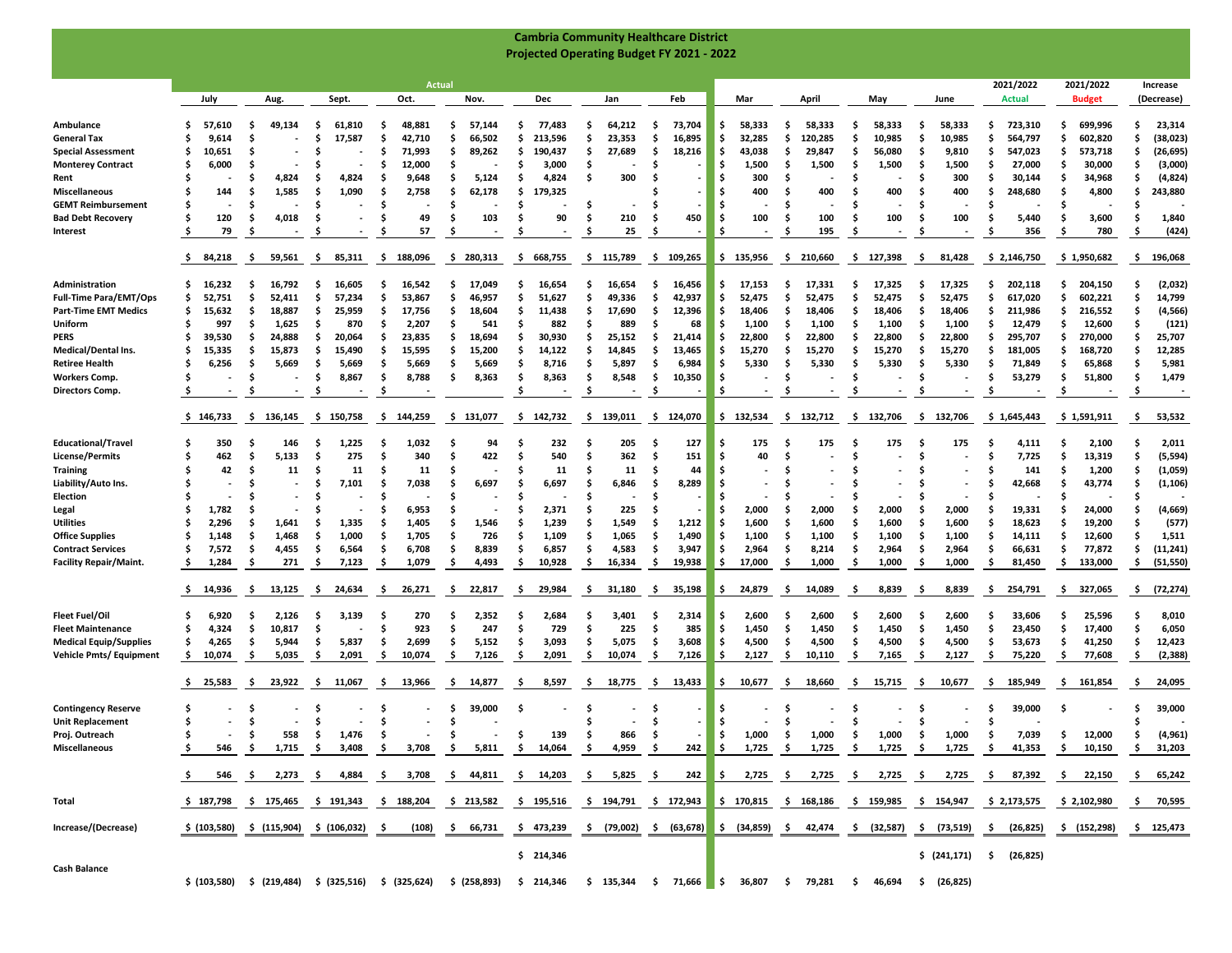#### **Cambria Community Healthcare District**

### **Year - To - Date Summary of Revenue and Expenses For the Eight Months Ended February 28, 2022**

|                                                       |          | <b>Budget</b>     |          | Actual            | Variance |                      |  |  |  |
|-------------------------------------------------------|----------|-------------------|----------|-------------------|----------|----------------------|--|--|--|
|                                                       |          |                   |          |                   |          |                      |  |  |  |
| <b>Ambulance</b><br><b>General Tax</b>                | \$       | 468,728           | \$       | 489,978           | \$       | 21,250               |  |  |  |
|                                                       | \$       | 428,279           | \$       | 390,257           | \$<br>\$ | (38, 022)            |  |  |  |
| <b>Special Assessment</b><br><b>Monterey Contract</b> | \$<br>\$ | 434,942<br>27,000 | \$<br>\$ | 408,248<br>21,000 | \$       | (26, 694)<br>(6,000) |  |  |  |
| Rent                                                  | \$       | 29,544            | \$       | 29,544            | \$       |                      |  |  |  |
| <b>Miscellaneous</b>                                  | \$       | 247,880           | \$       | 247,080           | \$       | (800)                |  |  |  |
| <b>GEMT Reimbursement</b>                             | \$       |                   | \$       |                   | \$       |                      |  |  |  |
| <b>Bad Debt Recovery</b>                              | \$       | 4,580             | \$       | 5,040             | \$       | 460                  |  |  |  |
| <b>Interest</b>                                       | \$       | 331               | \$       | 161               | \$       | (170)                |  |  |  |
|                                                       |          |                   |          |                   |          |                      |  |  |  |
| <b>Total Revenue</b>                                  | \$       | 1,641,284         | \$       | 1,591,308         | \$       | (49, 976)            |  |  |  |
| Administration                                        | \$       | 134,909           | \$       | 132,984           | \$       | (1,925)              |  |  |  |
| <b>Full-Time Para/EMT/Ops</b>                         | \$       | 419,797           | \$       | 407,120           | \$       | (12, 677)            |  |  |  |
| <b>Part-Time EMT Medics</b>                           | \$       | 145,088           | \$       | 138,362           | \$       | (6, 726)             |  |  |  |
| <b>Uniform</b>                                        | \$       | 9,322             | \$       | 8,079             | \$       | (1, 243)             |  |  |  |
| <b>PERS</b>                                           | \$       | 203,541           | \$       | 204,507           | \$       | 966                  |  |  |  |
| <b>Medical/Dental Ins.</b>                            | \$       | 122,155           | \$       | 119,925           | \$       | (2, 230)             |  |  |  |
| <b>Retiree Health</b>                                 | \$       | 48,308            | \$       | 50,529            | \$       | 2,221                |  |  |  |
| <b>Workers Comp.</b>                                  | \$       | 44,371            | \$       | 53,279            | \$       | 8,908                |  |  |  |
| Director Comp.                                        | \$       |                   | \$       |                   | \$       |                      |  |  |  |
|                                                       | \$       | 1,127,491         | \$       | 1,114,785         | \$       | (12,706)             |  |  |  |
| <b>Educational/Travel</b>                             | \$       | 3,429             | \$       | 3,411             | \$       | (18)                 |  |  |  |
| <b>License/Permits</b>                                | \$       | 7,828             | \$       | 7,685             | \$       | (143)                |  |  |  |
| <b>Training</b>                                       | \$       | 86                | \$       | 141               | \$       | 55                   |  |  |  |
| Liability/Auto Ins.                                   | \$       | 35,862            | \$       | 42,668            | \$       | 6,806                |  |  |  |
| <b>Election</b>                                       | \$       |                   | \$       |                   | \$       |                      |  |  |  |
| Legal                                                 | \$       | 15,106            | \$       | 11,331            | \$       | (3, 775)             |  |  |  |
| <b>Utilities</b>                                      | \$       | 12,662            | \$       | 12,223            | \$       | (439)                |  |  |  |
| <b>Office Supplies</b>                                | \$       | 9,356             | \$       | 9,711             | \$       | 355                  |  |  |  |
| <b>Contract Services</b>                              | \$       | 64,423            | \$       | 49,525            | \$       | (14, 898)            |  |  |  |
| <b>Facility Repair/Maint.</b>                         | \$       | 59,178            | \$       | 61,450            | \$       | 2,272                |  |  |  |
|                                                       | \$       | 207,930           | \$       | 198,145           | \$       | (9,785)              |  |  |  |
| Fleet Fuel/Oil                                        |          | 22,691            | \$       | 23,206            | \$       | 515                  |  |  |  |
| <b>Fleet Maintenance</b>                              | \$<br>\$ | 19,940            | \$       | 17,650            | \$       | (2, 290)             |  |  |  |
| <b>Medical Equip/Supplies</b>                         | \$       | 35,990            | \$       | 35,673            | \$       | (317)                |  |  |  |
| <b>Vehicle Pmts/Equipment</b>                         | \$       | 53,766            | \$       | 53,691            | \$       | (75)                 |  |  |  |
|                                                       | \$       | 132,387           | \$       | 130,220           | \$       | (2, 167)             |  |  |  |
| <b>Contingency Reserve</b>                            | \$       | 39,000            | \$       | 39,000            | \$       |                      |  |  |  |
| <b>Unit Replacement</b>                               | \$       |                   | \$       |                   | \$       |                      |  |  |  |
| Proj. Outreach                                        | \$       | 4,173             | \$       | 3,039             | \$       | (1, 134)             |  |  |  |
| <b>Miscellaneous</b>                                  | \$       | 32,702            | \$       | 34,453            | \$       | 1,751                |  |  |  |
|                                                       | \$       | 75,875            | \$       | 76,492            | \$       | 617                  |  |  |  |
| <b>Total Expenses</b>                                 | \$       | 1,543,683         | \$       | 1,519,642         | \$       | (24, 041)            |  |  |  |
| Increase/(Decrease)                                   | \$       | 97,601            | \$       | 71,666            | \$       | (25, 935)            |  |  |  |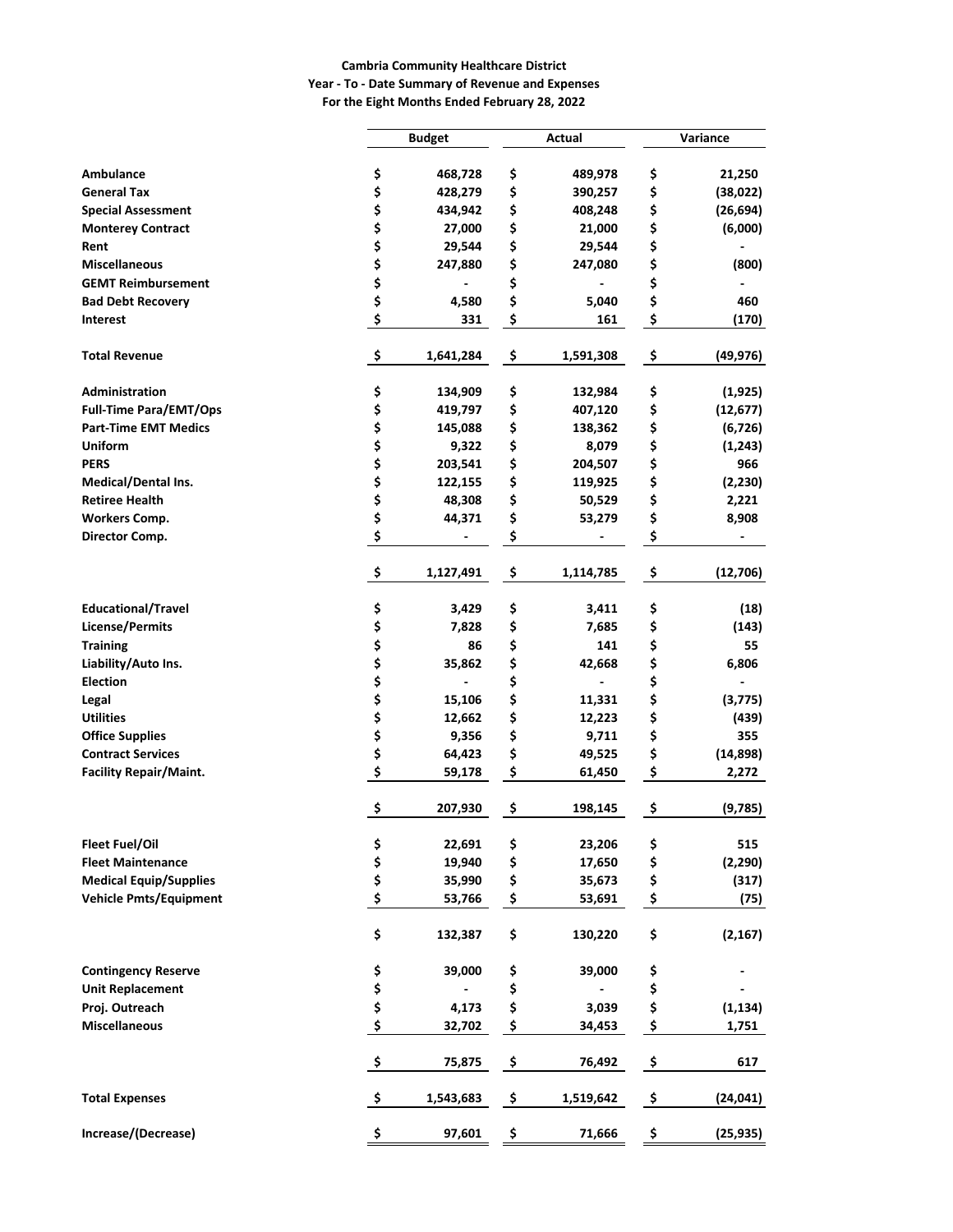# Activity Summary

| <b>AgencyName</b>          | <b>PrimaryPayerClas</b><br>S. | <b>PrimaryPayerNam</b> TripCount<br>$\mathbf{e}$                               |                | <b>Gross Charges</b> | <b>Contract Allow</b> | Net Charges      | Payments         | Write Off's  | Refunds | <b>Balance</b> |
|----------------------------|-------------------------------|--------------------------------------------------------------------------------|----------------|----------------------|-----------------------|------------------|------------------|--------------|---------|----------------|
| Cambria Community          | MEDI-CAL/CENCAL               | <b>CENCAL HEALTH</b>                                                           | $\overline{4}$ | \$20,634.00          | (\$28,588.52)         | ( \$7,954.52)    | ( \$2,379.48)    | \$0.00       | \$0.00  | (\$10,334.00)  |
| <b>Healthcare District</b> |                               | California Medicaid -<br>Medi-Cal                                              | $\overline{0}$ | \$0.00               | (\$5,255.00)          | $($ \$5,255.00)  | \$0.00           | \$0.00       | \$0.00  | (\$5,255.00)   |
|                            |                               | <b>MOLINA</b><br><b>HEALTHCARE</b>                                             | $\overline{0}$ | \$0.00               | ( \$7,676.86)         | (47, 676.86)     | $($ \$641.85)    | \$0.00       | \$0.00  | (\$8,318.71)   |
|                            |                               | PARTNERSHIP<br><b>HEALTH MEDI-CAL</b>                                          | $\mathbf{1}$   | \$4,943.00           | \$0.00                | \$4,943.00       | \$0.00           | \$0.00       | \$0.00  | \$4,943.00     |
|                            |                               | <b>Totals</b>                                                                  | 5              | \$25,577.00          | (\$41,520.38)         | $($ \$15,943.38) | (\$3,021.33)     | \$0.00       | \$0.00  | (\$18,964.71)  |
|                            | <b>MEDICAID</b>               | <b>INLAND EMPIRE</b><br><b>HEALTH</b>                                          |                | \$5,453.00           | \$0.00                | \$5,453.00       | \$0.00           | \$0.00       | \$0.00  | \$5,453.00     |
|                            |                               | <b>Totals</b>                                                                  | $\mathbf{1}$   | \$5,453.00           | \$0.00                | \$5,453.00       | \$0.00           | \$0.00       | \$0.00  | \$5,453.00     |
|                            | <b>MEDICARE</b>               | <b>CA Medicare Part B</b><br>South (J1 - PGBA)                                 | 25             | \$125,559.00         | (\$76,250.73)         | \$49,308.27      | (\$19,909.18)    | (\$990.00)   | \$0.00  | \$28,409.09    |
|                            |                               | <b>Railroad Medicare</b>                                                       | $\overline{0}$ | \$0.00               | (4,062.81)            | $($ \$4,062.81)  | $($ \$639.35)    | (\$123.00)   | \$0.00  | (4,825.16)     |
|                            |                               | <b>Totals</b>                                                                  | 25             | \$125,559.00         | (\$80,313.54)         | \$45,245.46      | (\$20,548.53)    | (\$1,113.00) | \$0.00  | \$23,583.93    |
|                            | <b>OTHER</b>                  | <b>Anthem Blue Cross</b><br>(California)                                       | 5              | \$25,673.00          | (\$11,678.48)         | \$13,994.52      | (\$17,015.63)    | (\$1,336.00) | \$0.00  | (\$4,357.11)   |
|                            |                               | <b>BLUE SHIELD BLUE</b><br><b>CARD PROGRAM</b>                                 | $\mathbf{1}$   | \$5,987.00           | \$0.00                | \$5,987.00       | $($ \$4,911.00)  | \$0.00       | \$0.00  | \$1,076.00     |
|                            |                               | <b>Blue Shield of</b><br>California                                            | 3              | \$18,706.00          | \$0.00                | \$18,706.00      | (\$10,184.45)    | \$5,040.45   | \$0.00  | \$13,562.00    |
|                            |                               | Coastal<br>Communities<br>Physician Network                                    | 6              | \$29,830.00          | (\$3,652.91)          | \$26,177.09      | $($ \$509.09)    | \$0.00       | \$0.00  | \$25,668.00    |
|                            |                               | <b>Health Net Medi-Cal</b>                                                     |                | \$5,537.00           | $($ \$5,309.21)       | \$227.79         | (\$227.79)       | \$0.00       | \$0.00  | \$0.00         |
|                            |                               | Kaiser Foundation<br>Health Plan of<br>Northern CA Region                      | $\overline{0}$ | \$0.00               | (\$4,412.26)          | (4,412.26)       | (\$812.74)       | \$0.00       | \$0.00  | (\$5,225.00)   |
|                            |                               | <b>Kaiser Foundation</b><br>Health Plan of<br>Southern CA Region               | $\overline{0}$ | \$0.00               | \$0.00                | \$0.00           | (\$5,283.00)     | \$0.00       | \$0.00  | (\$5,283.00)   |
|                            |                               | <b>PACIFICSOURCE</b><br><b>COMMUNITY</b><br><b>HEALTH PLANS</b>                | $\overline{0}$ | \$0.00               | \$0.00                | \$0.00           | \$0.00           | \$0.00       | \$0.00  | \$0.00         |
|                            |                               | PHYSICIAN CHOICE<br><b>MED GRP/BLUE</b><br><b>SHIELD</b>                       | $\mathbf{1}$   | \$4,199.00           | (\$297.28)            | \$3,901.72       | (\$3,901.72)     | \$0.00       | \$0.00  | \$0.00         |
|                            |                               | SILVERSUMMIT<br><b>HEALTH</b>                                                  |                | \$5,549.00           | \$0.00                | \$5,549.00       | \$0.00           | \$0.00       | \$0.00  | \$5,549.00     |
|                            |                               | UnitedHealthcare                                                               |                | \$625.00             | $($ \$5,464.10)       | (4,839.10)       | $($ \$566.90)    | \$0.00       | \$0.00  | (\$5,406.00)   |
|                            |                               | UnitedHealthcare<br>Medicare Solutions /<br>UnitedHealthcare<br>MedicareDirect | 1              | \$5,015.00           | (\$8,477.17)          | $($ \$3,462.17)  | (\$1,738.83)     | \$0.00       | \$0.00  | (\$5,201.00)   |
|                            |                               | <b>VETERANS ADM -</b><br><b>COMMUNITY CARE</b>                                 | 2              | \$10,924.00          | \$0.00                | \$10,924.00      | (4,983.00)       | \$0.00       | \$0.00  | \$5,941.00     |
|                            |                               | <b>Totals</b>                                                                  | 22             | \$112,045.00         | (\$39,291.41)         | \$72,753.59      | $($ \$50,134.15) | \$3,704.45   | \$0.00  | \$26,323.89    |
|                            | <b>SELF PAY</b>               | <b>SELF PAY</b>                                                                | 12             | \$10,930.00          | \$0.00                | \$10,930.00      | \$0.00           | \$0.00       | \$0.00  | \$10,930.00    |
|                            |                               | <b>Totals</b>                                                                  | 12             | \$10,930.00          | \$0.00                | \$10,930.00      | \$0.00           | \$0.00       | \$0.00  | \$10,930.00    |
|                            | <b>Totals</b>                 | <b>Totals</b>                                                                  | 65             | \$279,564.00         | $($ \$161,125.33)     | \$118,438.67     | (\$73,704.01)    | \$2,591.45   | \$0.00  | \$47,326.11    |
| <b>Totals</b>              | <b>Totals</b>                 | <b>Totals</b>                                                                  | 65             | \$279,564.00         | (\$161, 125.33)       | \$118,438.67     | (\$73,704.01)    | \$2,591.45   | \$0.00  | \$47,326.11    |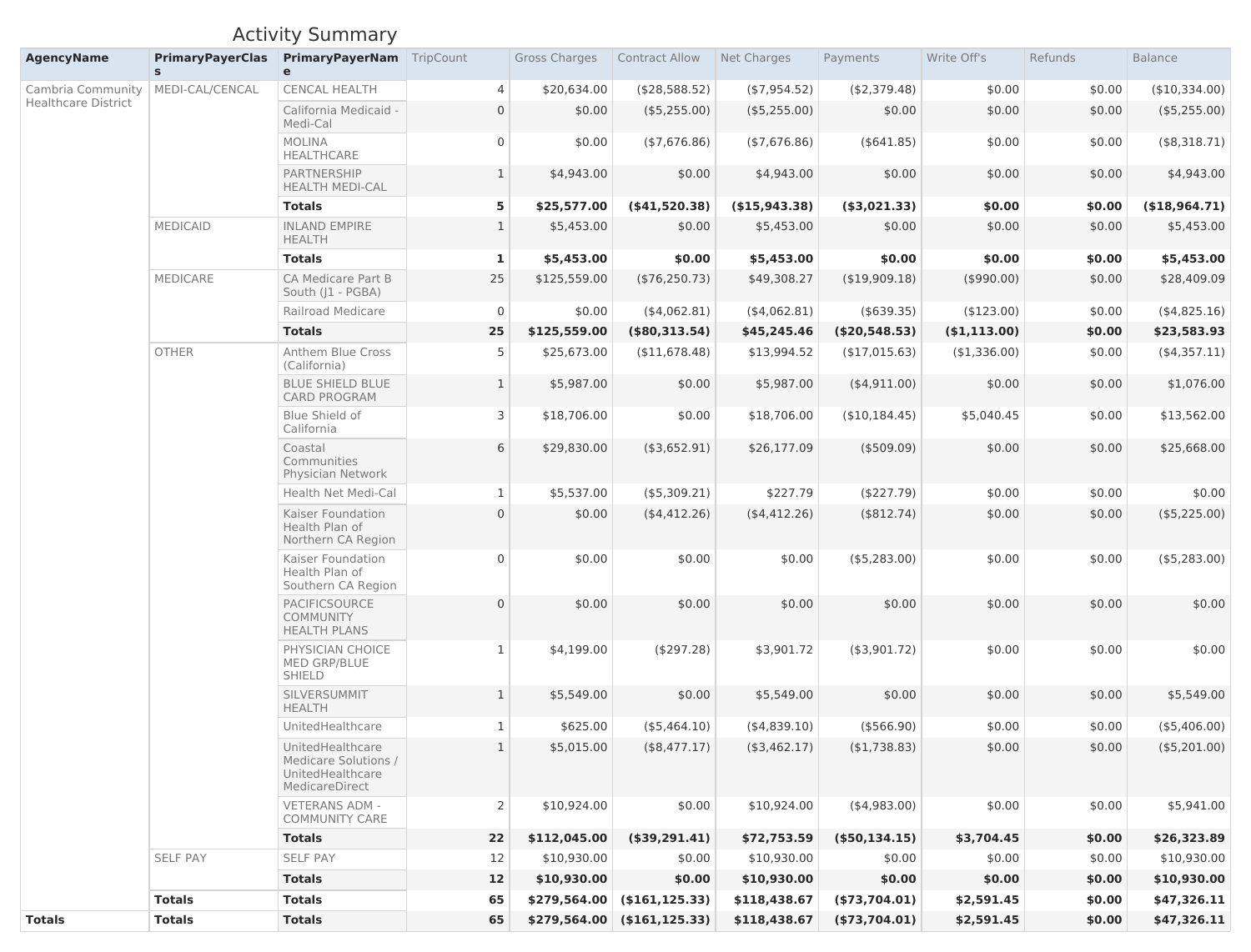# Aging By DOS Detail with Summary

|                                                                                                   | <b>Sum(Age 0 30)</b> | <b>Sum(Age 31 60)</b> | Sum(Age 61 90) |            | Sum(Age 91 120) Sum(AgeOver120) Sum(Net Balance) |             |
|---------------------------------------------------------------------------------------------------|----------------------|-----------------------|----------------|------------|--------------------------------------------------|-------------|
| <b>Cambria Community Healthcare District</b>                                                      |                      |                       |                |            |                                                  |             |
| <b>AARP Supplemental Totals</b>                                                                   | \$606.22             | \$0.00                | \$0.00         | \$0.00     | 163.53                                           | \$769.75    |
| <b>AMA INSURANCE AGENCY Totals</b>                                                                | \$0.00               | \$167.34              | \$0.00         | \$0.00     | 0.00                                             | \$167.34    |
| <b>Anthem Blue Cross (California) Totals</b>                                                      | \$20,690.00          | \$10,659.63           | \$4,677.00     | \$0.00     | 4,475.00                                         | \$40,501.63 |
| <b>BANKERS LIFE AND CASUALITY Totals</b>                                                          | \$242.71             | \$0.00                | \$0.00         | \$0.00     | 0.00                                             | \$242.71    |
| <b>Blue Cross Blue Shield of South Carolina - Federal Employee</b><br><b>Program (FEP) Totals</b> | \$0.00               | \$0.00                | \$0.00         | \$5,031.00 | 0.00                                             | \$5,031.00  |
| <b>BLUE SHIELD BLUE CARD PROGRAM Totals</b>                                                       | \$5,987.00           | \$0.00                | \$0.00         | \$0.00     | 360.59                                           | \$6,347.59  |
| <b>Blue Shield of California Totals</b>                                                           | \$13,139.00          | \$5,567.00            | \$0.00         | \$0.00     | 0.00                                             | \$18,706.00 |
| <b>California Medicaid - Medi-Cal Totals</b>                                                      | \$0.00               | \$0.00                | \$0.00         | \$0.00     | 168.31                                           | \$168.31    |
| <b>CA Medicare Part B South (J1 - PGBA) Totals</b>                                                | \$71,180.00          | \$0.00                | \$4,983.00     | \$0.00     | 0.00                                             | \$76,163.00 |
| <b>CENCAL HEALTH Totals</b>                                                                       | \$10,050.65          | \$625.00              | \$261.26       | \$932.51   | 625.00                                           | \$12,494.42 |
| <b>ChampVA HAC Medicare Crossover Totals</b>                                                      | \$0.00               | \$0.00                | \$0.00         | \$0.00     | 159.68                                           | \$159.68    |
| <b>Coastal Communities Physician Network Totals</b>                                               | \$29,830.00          | \$0.00                | \$0.00         | \$4,893.00 | 6,745.00                                         | \$41,468.00 |
| <b>GEICO AUTO INSURANCE Totals</b>                                                                | \$0.00               | \$0.00                | \$0.00         | \$150.00   | 0.00                                             | \$150.00    |
| <b>GLOBAL EXCEL Totals</b>                                                                        | \$0.00               | \$0.00                | \$0.00         | \$0.00     | 5,431.00                                         | \$5,431.00  |
| <b>GOLD COAST HEALTH PLAN Totals</b>                                                              | \$0.00               | \$0.00                | \$0.00         | \$5,273.00 | 0.00                                             | \$5,273.00  |
| <b>Humana Inc. Totals</b>                                                                         | \$0.00               | \$0.00                | \$163.07       | \$4,517.00 | 0.00                                             | \$4,680.07  |
| <b>INLAND EMPIRE HEALTH Totals</b>                                                                | \$5,453.00           | \$0.00                | \$0.00         | \$0.00     | 0.00                                             | \$5,453.00  |
| Kaiser Foundation Health Plan of Northern CA Region Totals                                        | \$0.00               | \$0.00                | \$0.00         | \$4,769.00 | 0.00                                             | \$4,769.00  |
| <b>MCD HMO NON CONTRACTED CLAIMS Totals</b>                                                       | \$0.00               | \$0.00                | \$0.00         | \$0.00     | 6,441.94                                         | \$6,441.94  |
| <b>PACIFICSOURCE COMMUNITY HEALTH PLANS Totals</b>                                                | \$0.00               | \$5,549.00            | \$0.00         | \$0.00     | 0.00                                             | \$5,549.00  |
| <b>PARTNERSHIP HEALTH MEDI-CAL Totals</b>                                                         | \$4,943.00           | \$0.00                | \$0.00         | \$0.00     | 0.00                                             | \$4,943.00  |
| <b>SCAN HEALTHPLAN Totals</b>                                                                     | \$0.00               | \$0.00                | \$0.00         | \$0.00     | 10,770.00                                        | \$10,770.00 |
| <b>SELF PAY Totals</b>                                                                            | \$9,326.11           | \$13,970.00           | \$14,025.57    | \$7,548.72 | 3,701.35                                         | \$48,571.75 |
| <b>SILVERSUMMIT HEALTH Totals</b>                                                                 | \$5,549.00           | \$0.00                | \$0.00         | \$0.00     | 0.00                                             | \$5,549.00  |
| <b>TESLA AUTO INSURANCE Totals</b>                                                                | \$0.00               | \$0.00                | \$0.00         | \$0.00     | 5,315.00                                         | \$5,315.00  |